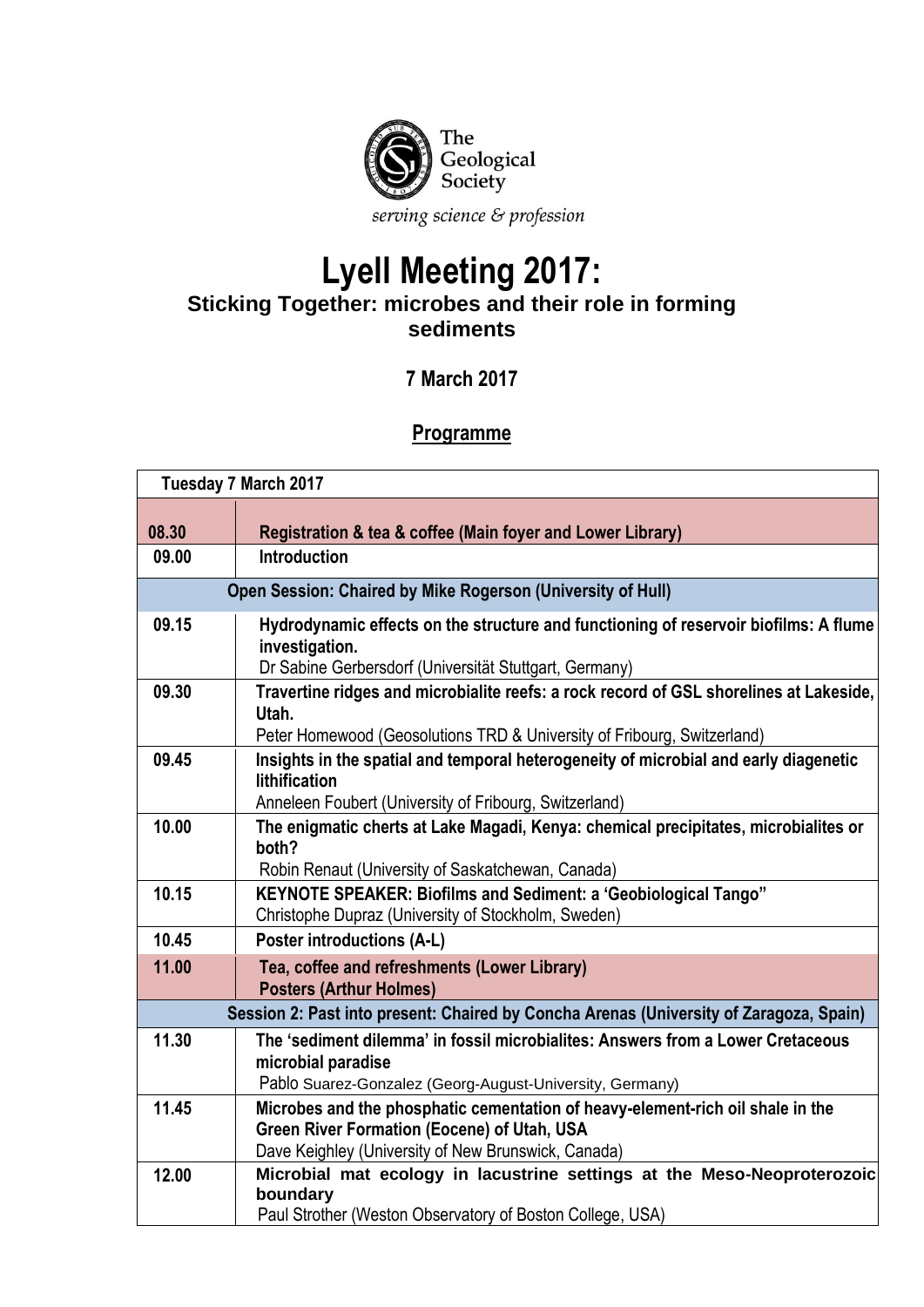| 12.15                                                               | Microbial activity as a key control on fluvial-aeolian landscapes in the Cambrian<br>Arnold Reesink (University of Illinois at Urbana-Champaign, USA)                                                                                 |  |
|---------------------------------------------------------------------|---------------------------------------------------------------------------------------------------------------------------------------------------------------------------------------------------------------------------------------|--|
| 12.30                                                               | Microbial mats as agents in the formation of discoidal pseudofossils: observations<br>from the Ediacaran Longmyndian Supergroup, Shropshire, England<br>Latha Menon (University of Oxford, UK)                                        |  |
| 12.45                                                               | Microbialite mounds of the Mupe Member of the Purbeck Limestone Group (Upper<br>Jurassic), Dorset, southern England<br>Arnaud Gallois (Royal Holloway University of London, UK)                                                       |  |
| 13.00                                                               | <b>Lunch (Lower Library)</b><br><b>Posters (Arthur Holmes)</b>                                                                                                                                                                        |  |
| Session 3: Chaired by Gernot Arp (University of Göttingen, Germany) |                                                                                                                                                                                                                                       |  |
| 13.45                                                               | Hydrochemistry and biofilm calcification in tufa canal-forming<br>karstic<br>streams ("Steinerne Rinnen", Southern Germany)<br>Gernot Arp (University of Göttingen, Germany)                                                          |  |
| 14.00                                                               | Microbially driven carbonate chimney construction at Mono Lake, California<br>Alexander Brasier (University of Aberdeen, UK)                                                                                                          |  |
| 14.15                                                               | Abiotic vs biotic-influenced carbonate nucleation: towards identifying their unique<br>textural signatures<br>Ramon Mercedes-Martín (University of Hull, UK)                                                                          |  |
| 14.30                                                               | Oxygenic and anoxygenic photosynthesis in a microbial mat from an anoxic and<br>sulfidic spring.<br>Dirk de Beer (Max-Planck-Institute for Marine Microbiology, Germany)                                                              |  |
| 14.45                                                               | Modern and ancient biosignatures in sabkha-associated microbial mats<br>Cees van der Land (Newcastle University, UK)                                                                                                                  |  |
| 15.00                                                               | The combined effects of cyclic particle flux and anaerobic oxidation of methane<br>support growth of a laminated seep bioherm off Pakistan (northern Arabian Sea)<br>Tobias Himmler (University of Bremen, Germany & IFREMER, France) |  |
| 15.15                                                               | <b>Poster Introductions (M-Z)</b>                                                                                                                                                                                                     |  |
| 15.30                                                               | Tea, coffee and refreshments (Lower Library)<br><b>Posters (Arthur Holmes)</b>                                                                                                                                                        |  |
|                                                                     | Session 4: Chaired by Jaco Baas (University of Bangor, UK)                                                                                                                                                                            |  |
| 16.00                                                               | Not just along for the ride – the influence of extracellular polymeric substances on<br>fine-grained sediment gravity flows<br>Melissa Craig (University of Adelaide, Australia)                                                      |  |
| 16.15                                                               | Subaqueous sedimentary cracks: evidence for a microbial contribution<br>Sean McMahon (Yale University, USA)                                                                                                                           |  |
| 16.30                                                               | Implications of cyanobacterial response to rainfall for dryland stability<br>Joanna Bullard (Loughborough University, UK)                                                                                                             |  |
| 16.45                                                               | Microbially-influenced Architectural Preservation in Aeolian Bedforms<br>Robin Westerman                                                                                                                                              |  |
| 17.00                                                               | Microbial transport and soil integrity in drylands<br>David Elliott (University of Derby, UK)                                                                                                                                         |  |
| 17.15                                                               | Biological drivers and sediment behaviour in the Dee estuary, England<br>David Paterson (University of St Andrews, UK)                                                                                                                |  |
| 17.30                                                               | <b>Comfort Break</b>                                                                                                                                                                                                                  |  |
|                                                                     | Plenary Session: Chaired by Dan Parsons (University of Hull, UK)                                                                                                                                                                      |  |